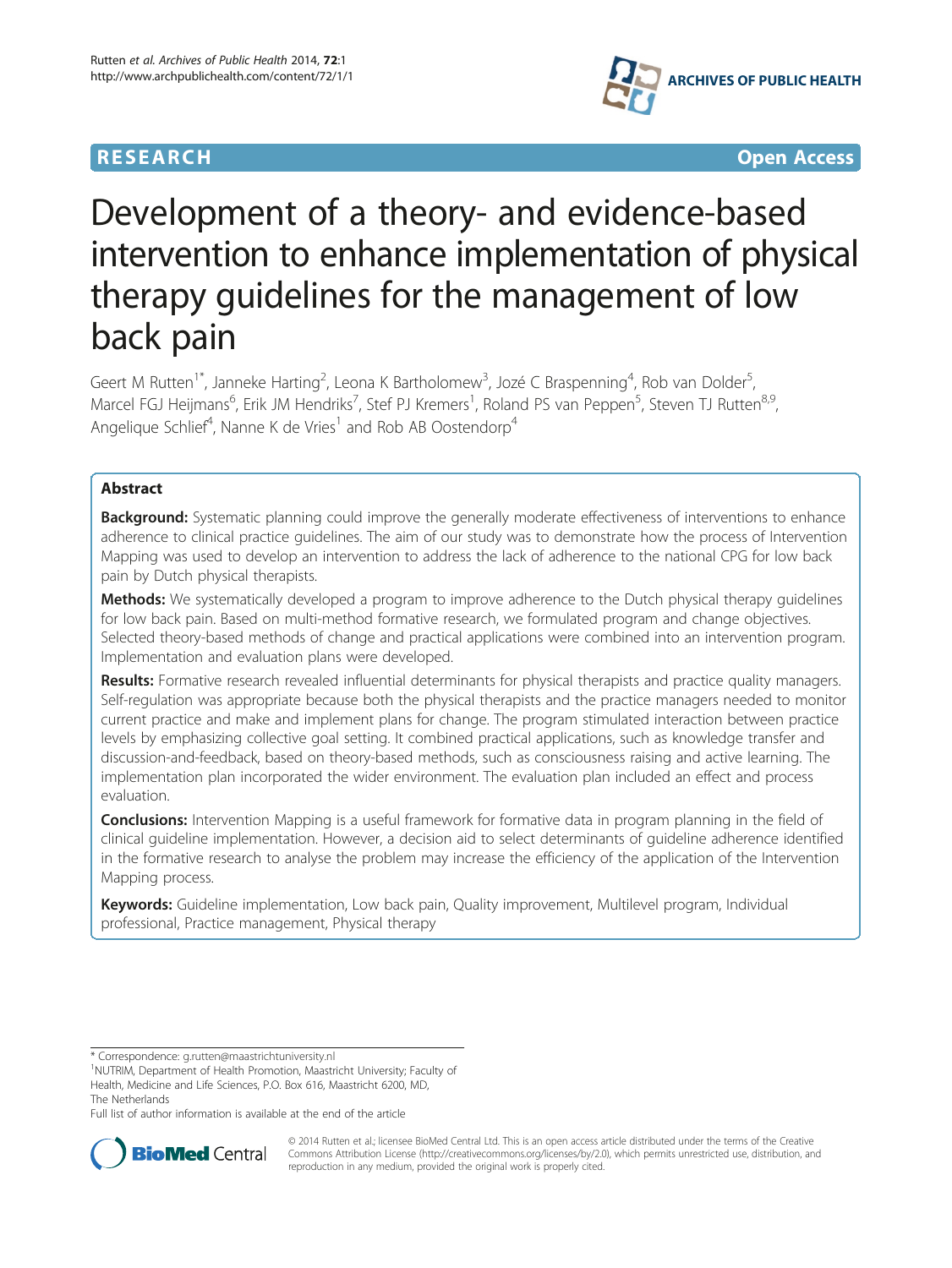## Background

Adherence to clinical practice guidelines (CPGs) is limited, and interventions to enhance uptake have been only moderately effective [[1,2](#page-10-0)]. This could be because, despite the increased attention to behavioural and organizational theory application in implementation science, few interventions to improve adherence are based on a coherent theoretical framework and formative research [\[3](#page-10-0)[,4\]](#page-11-0). Intervention development should include formative research to provide an analysis of influential barriers to and facilitators of CPG implementation and a deliberate matching of theoretical behavioural and environmental change methods to these factors [\[5,6\]](#page-11-0).

Non-specific low back pain constitutes a serious public health problem associated with significant socioeconomic burden, and physical therapy is expected to contribute to the reduction or elimination of this burden [\[7](#page-11-0)]. Although only 2-7% of the patients with acute low back pain develop chronic low back pain, recurrent and chronic low back pain account for 75-85% of total worker's absenteeism. To support physical therapists as they manage patients with low back pain, the Royal Dutch Association for Physical Therapy developed a national physical therapy [\[8](#page-11-0)] and a separate manual therapy CPG [\[9](#page-11-0)]. The guidelines urge clinical reasoning, assessment and management of psychosocial factors, and documentation including outcome measurement. Their four main features are: applying the International Classification of Functioning, Disability and Health (ICF); identifying and applying patient profiles with duration, course, and psychosocial factors influencing recovery; restricting the application of manipulative physical therapy and limiting the number of treatment sessions; and focusing on patient behaviour to restore physical activity and social participation. Previous studies support the assumption that greater adherence to CPGs for low back pain provide a cost advantage [\[10,11](#page-11-0)], and a recent study related guideline adherence to improved physical functioning [\[12\]](#page-11-0).

The aim of our study was to demonstrate how the process of Intervention Mapping [\[13\]](#page-11-0)can be used to develop an intervention to address the lack of adherence to the national CPG for low back pain by Dutch physical therapists [[14,15\]](#page-11-0). After its development, the intervention was evaluated on its feasibility and potential effectiveness in a pilot test of which the results are reported elsewhere [[16](#page-11-0)].

## Formative research and program development Program planning team and procedures

The three core project team members, a doctoral candidate, faculty member and project coordinator, performed the formative research and initial program development. Advisory group members, including the leader of the Dutch physical therapy guidelines program, a member from the Royal Dutch Association for Physical Therapy responsible for quality policy, practicing physical therapists, and a representative of an interest group on patient and healthcare provider communication, began working on the project early in the intervention development phase.

#### Formative research

#### Formative research methods

Based on the specific recommendations in the CPGs for low back pain, we first developed a set of indicators to operationalize guideline adherence [\[12\]](#page-11-0). Then, we focused on the limited adherence of Dutch physical therapists [[14,15](#page-11-0)]. We used a multimethod approach to understanding the behavioural and environmental factors that influence guideline adherence [\[17\]](#page-11-0), consisting of two literature reviews and a series of theory-based qualitative [[18\]](#page-11-0) and quantitative studies [[15](#page-11-0)] (for detailed information see Additional file [1\)](#page-10-0). In the first literature review we made an inventory of individual health care providers' cognitive factors related to guideline adherence. Three focus group interviews  $(n = 30)$  were held to make these factors specific for physical therapy. The subsequent cross sectional survey  $(n = 472)$ , resulted in quantitative data, which allowed us to assess the strength of the relation between these cognitive factors and guideline adherence. In the second literature study we included affective and organizational factors related to guideline adherence. Four additional focus group interviews  $(n = 29)$  were held to assess the relevance of these factors to physical therapy. Finally, we conducted a longitudinal survey  $(n = 394)$  to determine which cognitive, affective and organizational factors explained and predicted guideline adherence.

#### Formative findings

We used the results of our multi method formative work to develop a synthesis of most important determinants. Subsequently, we organized our findings into a logic model of the problem of lack of guideline adherence highlighting the central roles of therapists and the practice quality managers (see Figure [1\)](#page-2-0). This model was presented to and discussed with the members of the program planning team to check if the model actually covered the most important determinants.

Based on the guidelines, we described adherence with 12 individual indicators from the guidelines, they are: 1. assessing warning signs of the need for physician referral, 2. making a physician referral if needed 3. applying the ICF, 4. assessing a patient profile, 5. choosing examination objectives based on the profile, 6. creating treatment objectives based on the profile, 7. developing treatment strategies based on the profile; 8. determining maximum number of treatment sessions, 9. providing adequate patient information; 10. measuring outcomes, 11. arranging aftercare, 12. providing a written report to the referring physician [[16](#page-11-0)].

We found the most important personal influences on physical therapists' performance were paying attention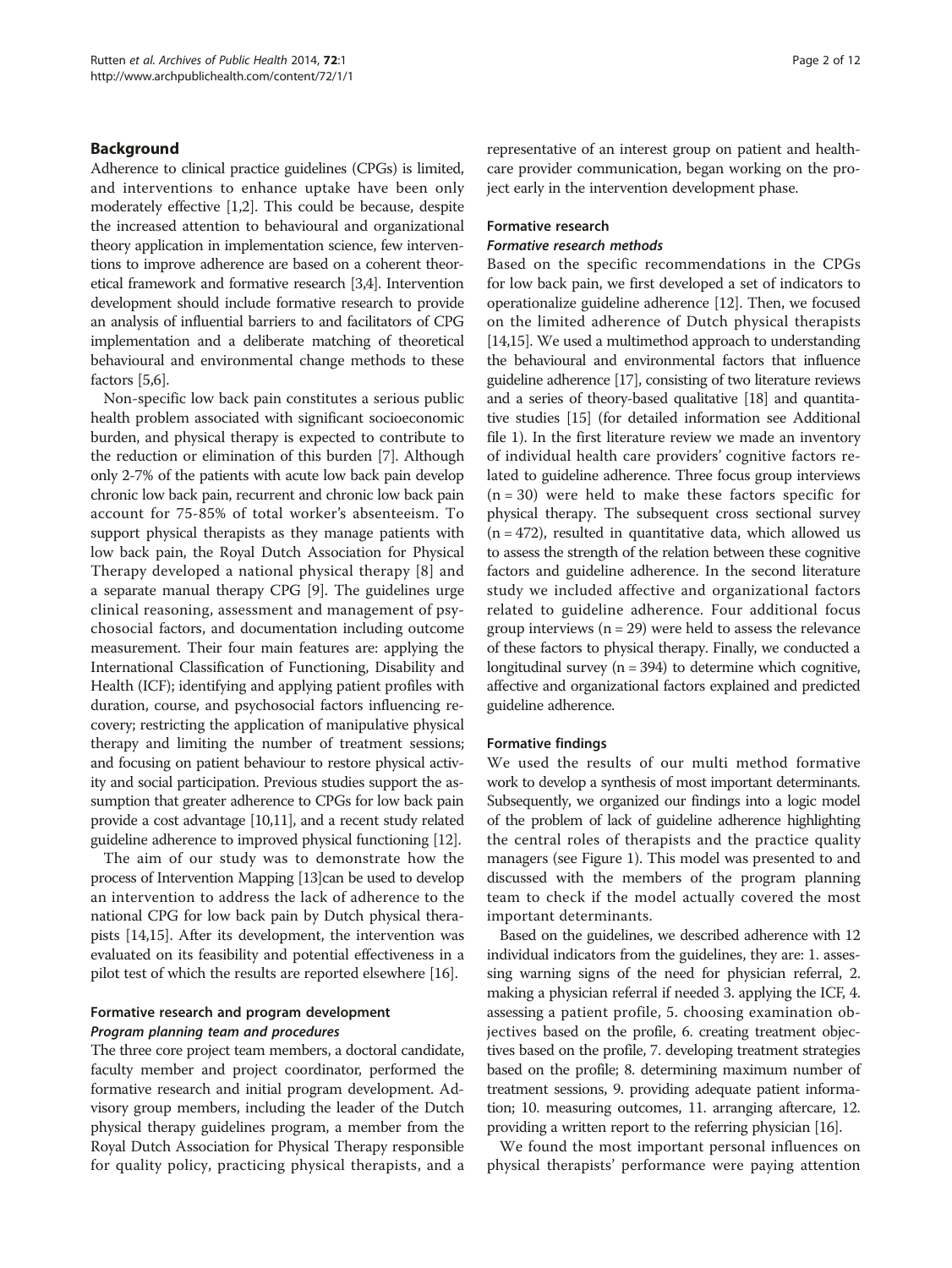<span id="page-2-0"></span>

to the guidelines, knowing content, feeling comfortable and certain about adherent care, perceiving guideline characteristics positively, expecting positive outcomes from adherence, having sufficient self-efficacy and skills to apply adherent care, having a positive social norm regarding adherence and experiencing little motivation to comply with patients who prefer non-adherent care. The personal determinants of the behaviour of quality managers were knowledge of quality management, commitment and a positive attitude towards high-quality care, positive social influences with respect to quality management, self-efficacy and skills with regard to management and monitoring tasks, and motivation and advocacy skills.

Environmental influences for the therapists included adverse social norm and barriers. The CPGs on low back pain were judged by some to lack credibility, to be incomprehensible, and to hamper clinical reasoning. Practice management characteristics included inaccurate quality management, unfavourable practice culture, and lack of monitoring. The professional association was seen as not providing sufficient facilitation and as lacking a clear and consistent policy with regard to guideline implementation. Patients also play a significant role in the environment of therapists' adherence when they lobby for hands-on and extended care. These demands were related to patients' inadequate understanding of the natural course of low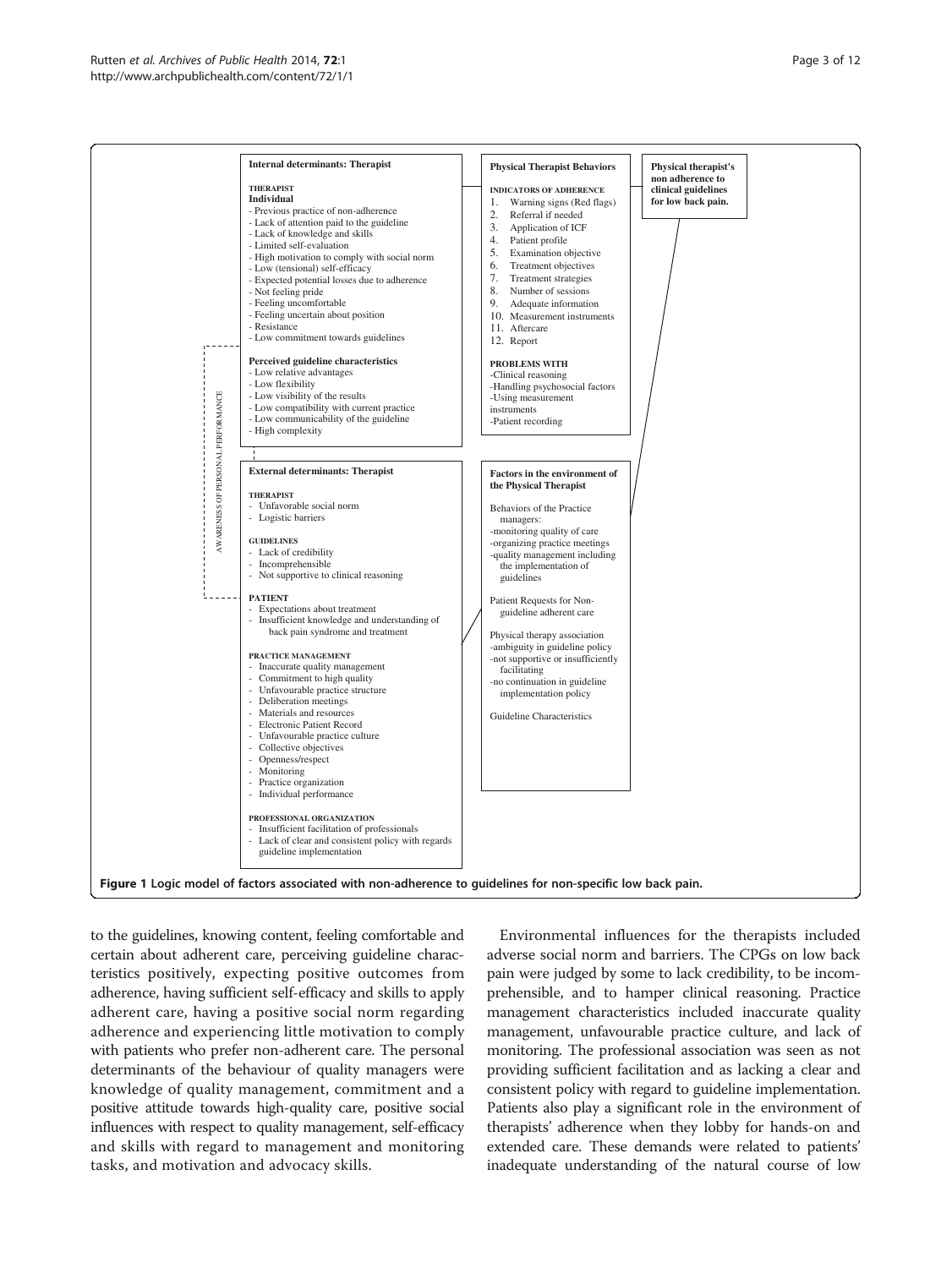back pain, inappropriate expectations of the physical therapy treatment, and insufficient information about the role of psychosocial factors.

# Methods

## Intervention mapping

Following the Intervention Mapping framework, we completed the following program development steps based on our formative findings. The project team focused the intervention on two interacting practice levels: private practice physical therapy and practice quality management. Due to issues of quality control and quality certification by health insurance companies, there is a growing tendency in Dutch physical therapy practices to make one of their colleagues responsible for quality management.

## Change objectives

In the first three months of the Intervention Mapping process, we created matrices of change objectives. Change objectives combine the expected performance of our two groups of proposed intervention participants, physical therapists and quality managers, with determinants that describe influences on performance. We based the performance objectives on the effect of the practice level (quality manager behaviour) on physical therapist adherence; the 12 quality indicators that reflect guideline adherence; formative findings regarding the importance of clinical reasoning (dealing with psychosocial factors, using outcome measurement instruments, and recording patient data) and a guiding theory of individual and organizational learning self-regulation (self-reflection, self-judgment, goal setting, planning and action) [\[19,20](#page-11-0)].

# Performance objectives

Performance objectives are listed in Table [1.](#page-4-0) Examples of performance objectives for clinical reasoning were choosing the correct patient profile, administering questionnaires, and adopting a hands-off approach in the case of acute low back pain with a favourable natural course. In relation to self-regulation, the physical therapists were to regularly reflect on the content of their work, judge their actual performance and react on the basis of that assessment. For quality managers, performance objectives included initiating a quality improvement project in their practice. Planning, preparing and managing the quality improvement project should include establishing a practice structure and a practice culture that facilitate guideline adherence.

# Creating change objectives

We combined performance objectives with determinants to create matrices of change objectives, the specific targets for the intervention. Excerpts of the matrices are included in Table [2,](#page-5-0) and examples of change objectives are included in this section. For physical therapists to decide to improve

adherence, social norms and self-efficacy were important determinants. The intervention, therefore, would have to help therapists "Recognize that patients are not extremely negative about the hands off policy or the activating approach" and "Express confidence in applying guideline adherent care even when the patient prefers non-adherent care". At the practice management level, change objectives were related to knowledge, self-efficacy and skills for general management, monitoring, motivation and advocacy. The quality manager intervention would therefore have to bring managers to "Name and explain the steps of a quality improvement plan", "Express confidence in developing and preparing for a quality improvement project" and "Demonstrate skills in the ability to involve colleagues in the setting of attainable goals".

# Theory-informed behavior change methods and practical applications

Based on the change objectives, we used the next 3–4 months to match theory-informed intervention methods to the change objectives for therapists and managers and to formulate practical applications. An intervention method (also referred to as behavior change technique [\[21\]](#page-11-0)) is a theoretically and empirically supported process for effecting behavior change in individuals, groups, or social structures. A practical application is the way a method is delivered to match the context of the priority population.

An overview of methods and applications with reference to the theories from which they are derived is presented in Table [3](#page-7-0). For example, from Goal Setting theory [[22](#page-11-0)], we asked physical therapists to formulate goals that were challenging, moderately complex, specific, measureable, realistic and acceptable. In order to increase the likelihood of goal attainment, in addition, participants added specific plans (implementation intentions) for carrying out their goals [[23\]](#page-11-0).

# Results

# Program development

## Program components

The project team proposed a series of interactive workshops, away from the worksite, as the primary intervention component to encourage peer education and for interaction between physical therapists and quality managers. Also, by participating in the workshops, the physical therapists and quality managers would break with their daily context and routines, a disruption which was expected to help them change habitual behaviour.

During the next 4 months, the project team worked with two experienced physical therapy trainers with expertise in quality improvement projects. The team provided the trainers with program, performance, and change objectives, the theory-informed behaviour change methods and practical applications, and four case descriptions of patients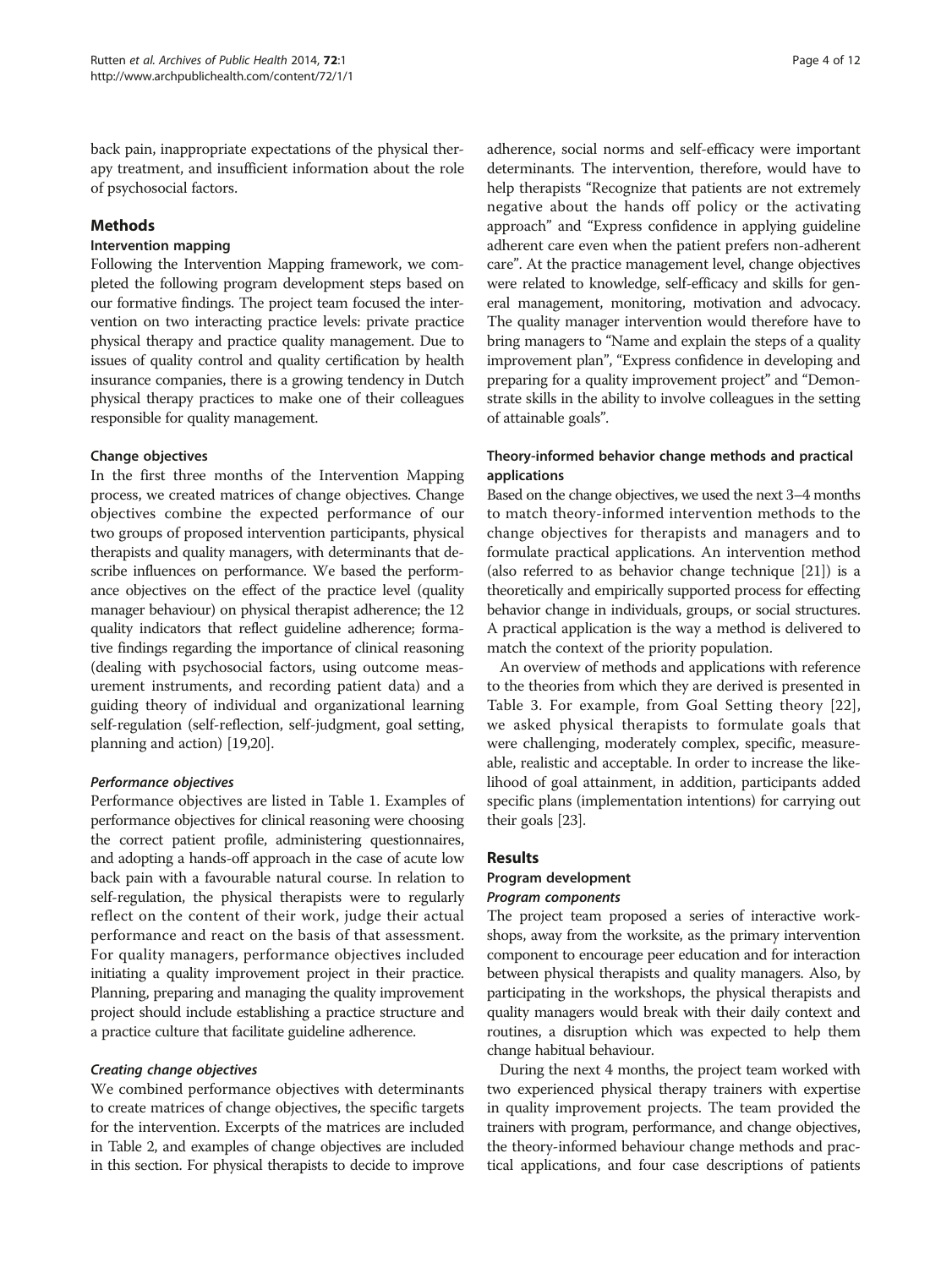## <span id="page-4-0"></span>Table 1 Performance objectives for physical therapist and practice quality managers

| Individual physical therapist        |                                                                                                                                                                                                |  |  |  |  |  |
|--------------------------------------|------------------------------------------------------------------------------------------------------------------------------------------------------------------------------------------------|--|--|--|--|--|
| Overall guideline                    | 1. See the guideline as a valuable quality tool                                                                                                                                                |  |  |  |  |  |
| adherence                            | 2. Decide to make an effort to improve their<br>adherence to the guidelines                                                                                                                    |  |  |  |  |  |
|                                      | 3. Keep patient records that contain sufficient<br>information to enable reflection on the quality<br>of their work                                                                            |  |  |  |  |  |
| Self regulation<br>and goal setting  | Set goals and make plans, using self-monitoring,<br>self-judgement, self-reaction, self-evaluation and<br>maintenance of procedure                                                             |  |  |  |  |  |
|                                      | 4a. Improve work quality by means of<br>self-requlation                                                                                                                                        |  |  |  |  |  |
|                                      | 4b. Regularly reflect on work content<br>(self monitoring)                                                                                                                                     |  |  |  |  |  |
|                                      | 4c. Judge personal performance                                                                                                                                                                 |  |  |  |  |  |
|                                      | 4d. React on the basis of judgement                                                                                                                                                            |  |  |  |  |  |
|                                      | 4e. Evaluate the effect of actions                                                                                                                                                             |  |  |  |  |  |
|                                      | 4f. Maintain this procedure                                                                                                                                                                    |  |  |  |  |  |
| Clinical reasoning<br>diagnostics    | 5a. Correctly and completely assess the patients'<br>complaints in all the subsets of the ICF                                                                                                  |  |  |  |  |  |
|                                      | 5b. Categorize the patient correctly on the basis<br>of episode duration, course and the presence<br>of psychosocial variables (choose the correct<br>patient profile)                         |  |  |  |  |  |
|                                      | 5c. Choose adequate examination objectives<br>and examination strategies                                                                                                                       |  |  |  |  |  |
| Clinical reasoning<br>questionnaires | 5d. Apply questionnaires                                                                                                                                                                       |  |  |  |  |  |
| Clinical resoning<br>treatment plan  | 6a. Choose applicable treatment objectives and<br>treatment strategies                                                                                                                         |  |  |  |  |  |
|                                      | 6b. Apply a hands off approach in the case of<br>acute LBP with a normal course6c. Apply a<br>limited number (maximum 4) of treatment<br>sessions in case of acute LBP with a normal<br>course |  |  |  |  |  |
|                                      | 6d. Provide adequate advice to the patient                                                                                                                                                     |  |  |  |  |  |
|                                      | 6e. Formulate sound arguments when they<br>diverge from the guideline recommendations                                                                                                          |  |  |  |  |  |
| Psychosocial (ps)                    | 7a. Assess psychosocial factors                                                                                                                                                                |  |  |  |  |  |
| factors                              | 7b. Integrate factors in the treatment-plan and<br>decide about how to deal with these factors                                                                                                 |  |  |  |  |  |
|                                      | 7c. Address factors in the treatment of the<br>patient with low back pain                                                                                                                      |  |  |  |  |  |
| Practice quality manager             |                                                                                                                                                                                                |  |  |  |  |  |
| Quality                              | 1. Decide to start a quality improvement project                                                                                                                                               |  |  |  |  |  |
| management                           | 2. Plan and make preparations for a quality<br>improvement project                                                                                                                             |  |  |  |  |  |
|                                      | 2.1 Provide the necessary materials and means<br>for optimal quality of care                                                                                                                   |  |  |  |  |  |
|                                      | 2.2 Involve experts, if applicable                                                                                                                                                             |  |  |  |  |  |
|                                      | 2.3 Develop or maintain a practice culture of<br>openness and mutual respect                                                                                                                   |  |  |  |  |  |

3. Manage the quality improvement project

## Table 1 Performance objectives for physical therapist and practice quality managers (Continued)

| 3.1 Bring the available materials to the attention<br>of colleagues                               |
|---------------------------------------------------------------------------------------------------|
| 3.2 Guard the open practice culture                                                               |
| 3.3 Bring the possibility of cooperation with<br>other disciplines to the attention of colleagues |
| 3.4 Support colleagues in their deliberation/<br>cooperation with other relevant disciplines      |
| 3.4 Assure the possibility for retraining                                                         |
| 4. Evaluate the quality improvement project                                                       |
| 5. Ensure care of continuation                                                                    |

with low back pain. The trainers integrated these elements into a coherent and feasible program with review from the project team.

#### Program description

The program comprised six meetings: four 3-hour sessions for physical therapists and quality managers together and two 3-hour sessions for quality managers. We expected the extensive opportunity for therapist and manager interaction to enhance the quality improvement process. During the sessions, physical therapists assessed personal adherence to the guidelines by comparing a patient record with the recommendations in the guidelines. Subsequently, they chose and considered an implementation strategy for three specific, measurable, acceptable and realistic objectives for personal improvement. Trainers challenged the therapists to implement one of their objectives and to evaluate what changed in their process of care. Finally, therapists thought about how to maintain their changes. Results of these activities were a Personal Development Plan that contained pointers for individual quality improvement, goals achieved, goals still to be achieved, intended strategies, and a sustainability plan. Additionally, the physical therapists chose three collective goals with colleagues and the quality managers from their practices.

During two sessions, trainers taught the quality managers how to use a management scan to assess issues related to improvement of five organizational domains: leadership, strategy, management of means, people management, and process management [\[34](#page-11-0)]. Trainers also showed the managers how to assess the organizational change culture with the Personal Change Style questionnaire [[35\]](#page-11-0) and how to perform a Strengths, Weaknesses, Opportunities and Threats (SWOT) analysis [\[36](#page-11-0)]. In addition, the quality managers selected change activities for their practices and made a risk assessment and a cost analysis for the change process. Finally, the managers developed a plan to continue their quality management. Trainers asked the quality managers to find 'quick wins', goals that would be attainable in a short time with relatively low effort. Using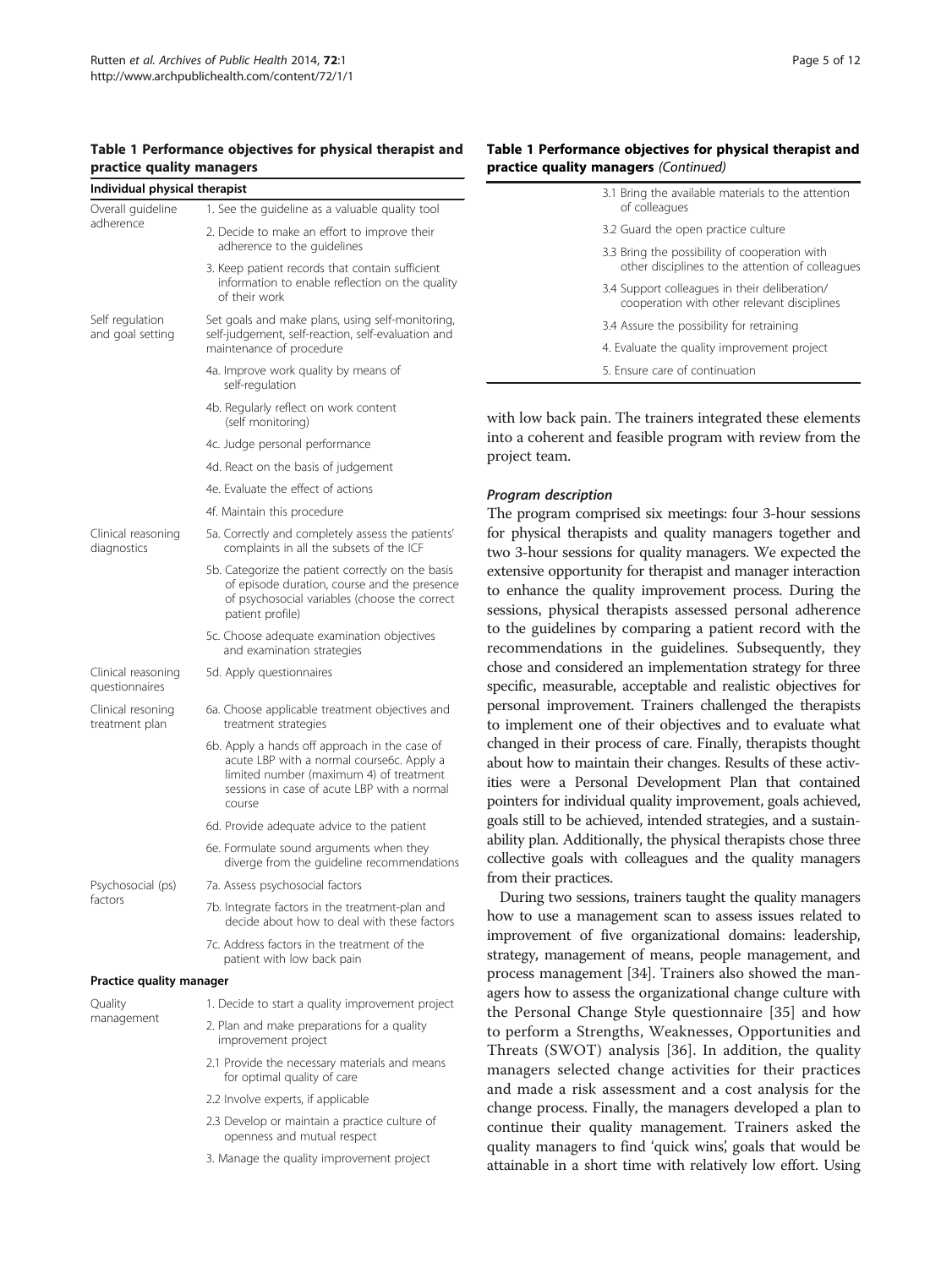| <b>Determinants</b><br>performance objectives                                                                                                       | Knowledge (K)                                                                                        | Affective factors (AF) Attitude (ATT)                                                                                                              |                                                                                                                                                                 | Social influence<br>(social norm /social<br>support (SN)                                                                      | General<br>self-efficacy/skills<br>(SES)                                                                                        | Self-efficacy/skills<br>monitoring (MO) | Motivation/advocacy<br>Skills (MA) |
|-----------------------------------------------------------------------------------------------------------------------------------------------------|------------------------------------------------------------------------------------------------------|----------------------------------------------------------------------------------------------------------------------------------------------------|-----------------------------------------------------------------------------------------------------------------------------------------------------------------|-------------------------------------------------------------------------------------------------------------------------------|---------------------------------------------------------------------------------------------------------------------------------|-----------------------------------------|------------------------------------|
| Physical therapist                                                                                                                                  |                                                                                                      |                                                                                                                                                    |                                                                                                                                                                 |                                                                                                                               |                                                                                                                                 |                                         |                                    |
| <b>OVERALL ADHERENCE</b>                                                                                                                            |                                                                                                      | AF2.1 Acknowledge<br>that the GL can<br>evoke feelings of<br>pride when their<br>actual practice meets<br>the recommendations                      | ATT2.1 Confirm the<br>benefit of the GL as a<br>knowledge document<br>and a frame to evaluate<br>personal performance                                           | SN2.1 Talk about<br>how their colleagues<br>and physicians think<br>about the GL                                              | SES2.1 Express<br>confidence in<br>applying guideline<br>adherent care even<br>when the patient<br>prefers non<br>adherent care |                                         |                                    |
| 2. Decide to make an<br>effort to improve their<br>adherence to the GL                                                                              |                                                                                                      |                                                                                                                                                    |                                                                                                                                                                 |                                                                                                                               |                                                                                                                                 |                                         |                                    |
|                                                                                                                                                     |                                                                                                      | AF2.2 Acknowledge<br>that the GL can<br>enhance their feelings<br>of confidence when<br>they communicate<br>the treatment plan<br>with the patient |                                                                                                                                                                 | SN2.2 Recognize<br>that patients are not<br>extremely negative<br>about the hands<br>off policy or the<br>activating approach | SES2.2 Express<br>how they apply<br>GL adherent care<br>when their<br>colleagues do not.                                        |                                         |                                    |
| SELF REGULATION AND<br><b>GOAL SETTING</b>                                                                                                          | K4.1 Explain the<br>principles of self<br>regulation with<br>respect to the<br>quality of their work | AF4.1 Recognize the<br>affective reactions the<br>GL evokes in them                                                                                | ATT4.1 Express and<br>discuss the importance<br>they attach to the GL<br>(quality tool; evidence<br>based practice)                                             | SN4.1 Acknowledge<br>that the professional<br>association approves<br>of using the GL                                         | SES4.1 Describe a<br>plan for dealing<br>with feelings of<br>discomfort due to<br>self-monitoring                               |                                         |                                    |
| 4. Set goals and<br>make plans using<br>self-monitoring,<br>self-judgement,<br>self-reaction,<br>self-evaluation and<br>maintenance of<br>procedure | K4.2 Explain a strategy<br>to thoroughly reflect<br>on the content of<br>their work                  | AF4.2 Describe their<br>affective reaction<br>related to attainment<br>of higher adherence<br>rates                                                |                                                                                                                                                                 | SN 4.2 Describe<br>that the use of GL<br>is becoming the<br>practice (social)<br>standard                                     | SES4.2 Express<br>confidence in<br>managing feelings<br>of discomfort                                                           |                                         |                                    |
| <b>OUESTIONNAIRES</b>                                                                                                                               | K5d.1 Distinguish<br>the purposes for<br>which questionnaires<br>can be applied                      | AF5d.1 Recognize why<br>questionnaires evoke<br>feelings of discomfort                                                                             | ATT5d.1 Express the<br>belief that questionnaires<br>support diagnostics;<br>prognostics; effectiveness<br>assessment; and<br>communication with the<br>patient | SN5d.1 Adduce<br>arguments for<br>the application<br>of questionnaires                                                        | SES5d.1 Express<br>confidence in the<br>application of<br>questionnaires<br>despite the<br>available time                       |                                         |                                    |
| 5d. Apply questionnaires                                                                                                                            |                                                                                                      |                                                                                                                                                    |                                                                                                                                                                 |                                                                                                                               |                                                                                                                                 |                                         |                                    |
|                                                                                                                                                     | K5d.2 Give their<br>interpretation of<br>the questionnaires<br>in the GL                             |                                                                                                                                                    | ATT5d.2 Acknowledge<br>the benefit of<br>questionnaires for<br>monitoring effectiveness                                                                         | SN5d.2 State that<br>it is preferable to<br>use questionnaires                                                                | SES5d.2 Explain how<br>they motivate their<br>patient to complete<br>questionnaires                                             |                                         |                                    |

# <span id="page-5-0"></span>Table 2 Change objectives for the individual physical therapist (PT) and practice quality manager (PQM; selection)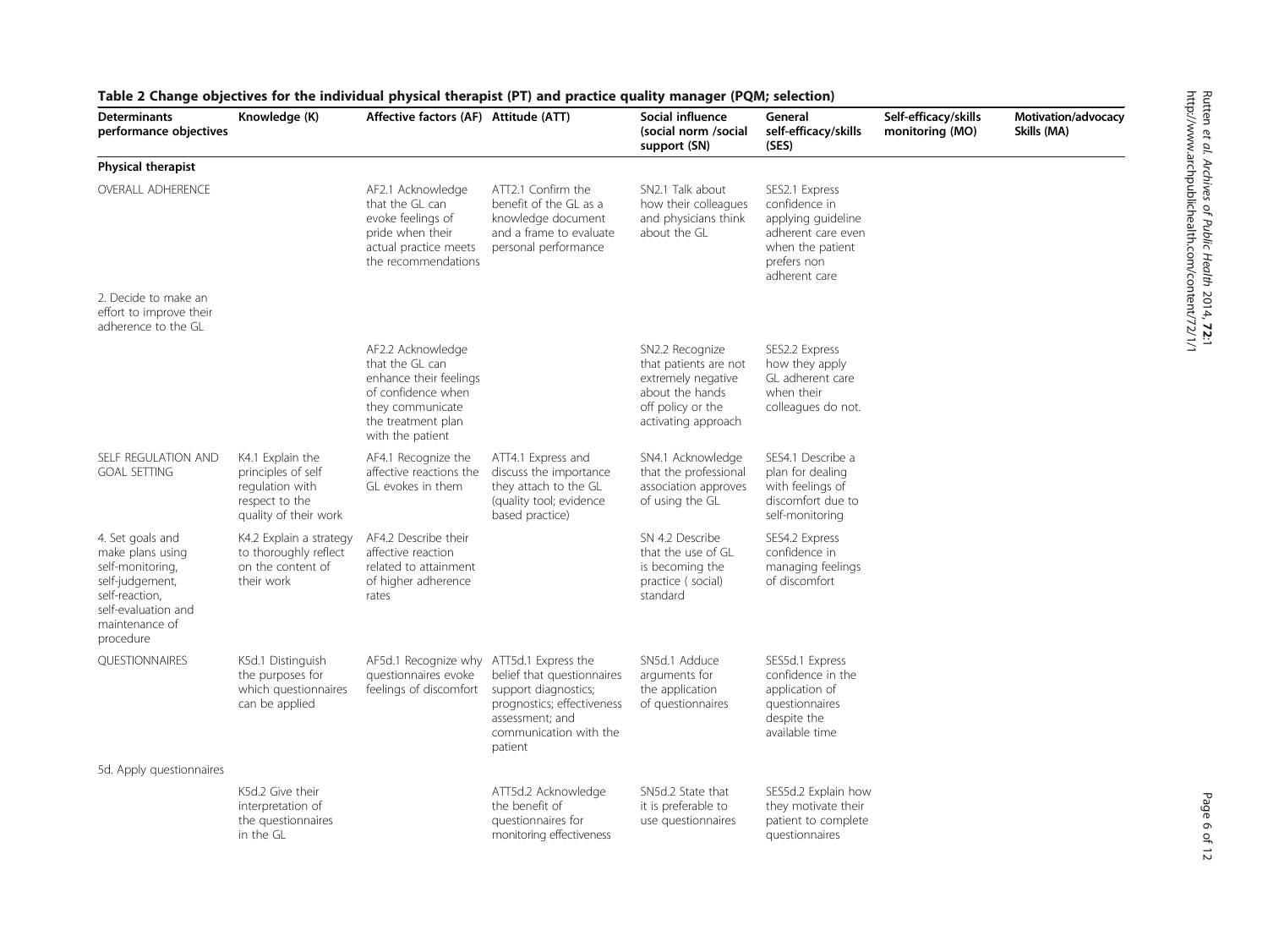| PSYCHOSOCIAL (PS)<br><b>FACTORS</b>                                             | K7a.1 Name the PS<br>factors that have proven<br>to impede recovery or<br>play a role in transition<br>to chronic LBP and how<br>they do that | ATT7a.1 Acknowledge<br>the importance of the<br>assessment of PS factors                                                           |                                                                                                                                    | SES7a.2 Explain how<br>they recognize PS<br>factors during<br>history taking                                  |                                                                                                                                                               |                                                                                                                                 |
|---------------------------------------------------------------------------------|-----------------------------------------------------------------------------------------------------------------------------------------------|------------------------------------------------------------------------------------------------------------------------------------|------------------------------------------------------------------------------------------------------------------------------------|---------------------------------------------------------------------------------------------------------------|---------------------------------------------------------------------------------------------------------------------------------------------------------------|---------------------------------------------------------------------------------------------------------------------------------|
| 7a. PTs assess<br>psychosocial factors                                          |                                                                                                                                               |                                                                                                                                    |                                                                                                                                    |                                                                                                               |                                                                                                                                                               |                                                                                                                                 |
|                                                                                 | K7a3 Describe how<br>to effectively elicit PS<br>factors                                                                                      | ATT7a.2 Recognize the<br>important role of<br>questionnaires in the<br>assessment of PS factors                                    |                                                                                                                                    | SES7a.4 Express<br>their confidence<br>in the interpretation<br>of questionnaire<br>outcomes                  |                                                                                                                                                               |                                                                                                                                 |
| Practice quality manager                                                        |                                                                                                                                               |                                                                                                                                    |                                                                                                                                    |                                                                                                               |                                                                                                                                                               |                                                                                                                                 |
| 2. Plan and make<br>preparations for a quality<br>improvement project           | K2.1 Name and<br>explain the steps of a<br>quality improvement<br>plan                                                                        | ATT2.1 Demonstrate<br>conviction to bring<br>quality improvement/GL<br>adherence to the attention<br>of colleagues                 | SN2.1 Describe<br>optimal quality<br>of care as the<br>practice standard                                                           | SES2.1 Express<br>confidence in<br>developing and<br>preparing for<br>a quality<br>improvement<br>project     | MO2.1 Express<br>confidence in the<br>ability to identify<br>and use (an) opinion<br>leader(s) in the<br>practice (if applicable)                             | MA2.1 Demonstrate<br>ability to deliberate<br>with colleagues<br>about the 'desired<br>future vision' to<br>motivate the change |
| 2.1 Provide the necessary<br>materials and means for<br>optimal quality of care |                                                                                                                                               | ATT2.2 Express the<br>importance of assessing<br>the individual ideas<br>about/needs for quality<br>improvement with<br>colleagues | SN2.2 Emphasize<br>the importance<br>of transparency of<br>quality for patients<br>and health insurance<br>companies               | SES2.3 Demonstrate<br>the ability to decide<br>when and how to<br>start the quality<br>improvement<br>project | MO2.4 Decide about<br>the purchase and use<br>of an EHR to monitor<br>the quality of care                                                                     | MA2.2 Demonstrate<br>skills in ability to<br>involve colleagues<br>in the setting of<br>attainable goals                        |
|                                                                                 |                                                                                                                                               |                                                                                                                                    | SN2.3 Show<br>engagement in<br>making quality<br>improvement a<br>collective objective<br>in the practice                          |                                                                                                               |                                                                                                                                                               | MA2.3 Express<br>confidence to<br>deliberate with<br>colleagues about<br>the time investment                                    |
| 3. Manage the quality<br>improvement project                                    |                                                                                                                                               |                                                                                                                                    |                                                                                                                                    |                                                                                                               |                                                                                                                                                               |                                                                                                                                 |
| 3.1 Bring the available<br>materials to the<br>attention of colleagues          |                                                                                                                                               | ATT3.1 Show enthusiasm<br>about the quality<br>improvement project                                                                 | SN3.1 Engage in<br>coaching and<br>supporting (problem<br>analysis; counseling)<br>colleagues in case of<br>problems or resistance | SES3.1 Explain how<br>he is going to<br>manage the quality<br>improvement project                             | MO3.1 Demonstrate<br>how monitoring of<br>the quality improvement<br>by means of the<br>monitoring materials<br>(patient record audits)<br>and feedback; EHR) |                                                                                                                                 |

# Table 2 Change objectives for the individual physical therapist (PT) and practice quality manager (PQM; selection) (Continued)

GL = Guideline; EHR = Electronic Health Record.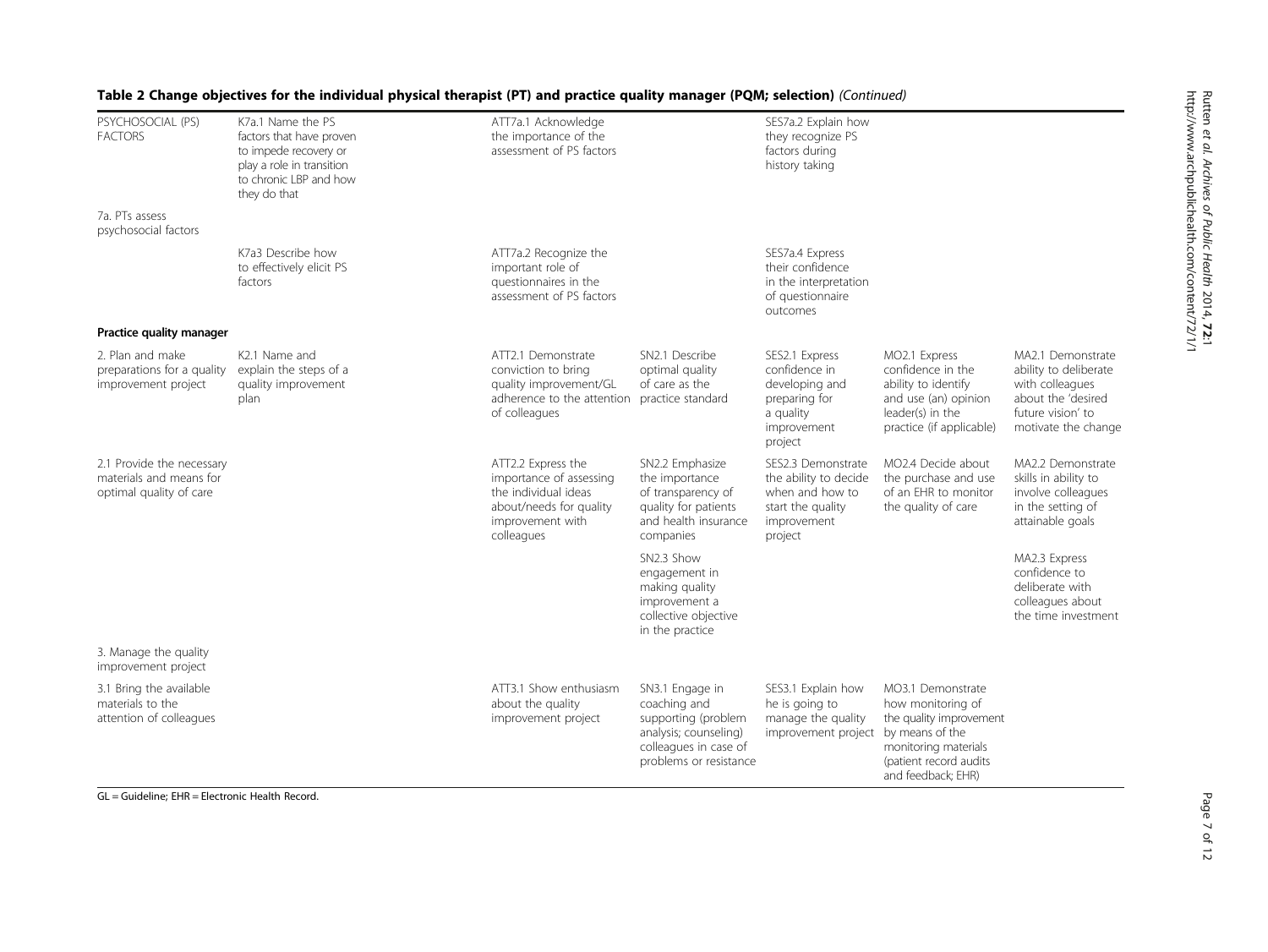| <b>Theories</b>                   | <b>Theoretical method</b>          | Determinants                                                            | <b>Practical applications</b>                           | <b>Objective</b>                                                                               |  |
|-----------------------------------|------------------------------------|-------------------------------------------------------------------------|---------------------------------------------------------|------------------------------------------------------------------------------------------------|--|
| • Active learning theory [24,25]  | • Information transfer             | • Knowledge                                                             | Individual PT and PQM                                   | Individual PT and PQM                                                                          |  |
|                                   |                                    |                                                                         | • Brief lectures                                        | · Get acquainted with<br>self-regulation                                                       |  |
|                                   |                                    |                                                                         |                                                         | • Knowledge about the content<br>of the guidelines and<br>measurement instruments              |  |
|                                   |                                    |                                                                         |                                                         | <b>PQM</b>                                                                                     |  |
|                                   |                                    |                                                                         |                                                         | · Get acquainted with<br>management process                                                    |  |
|                                   |                                    |                                                                         |                                                         | • Get acquainted with<br>management tools                                                      |  |
| · Elaboration likelihood          | • Active information<br>processing | • Knowledge                                                             | Individual PT and PQM                                   | Individual PT and PQM                                                                          |  |
| Model [26]                        | • Cooperative learning             | · Attitude (quideline<br>characteristics and<br>affective determinants) | · Small group sessions<br>with peers and practice       | • Attitude building about<br>quideline - what does the<br>patient gain?                        |  |
| • Active learning theory [24,25]  | · Environmental<br>re-evaluation   | · Social norms                                                          | • Plenary discussions                                   | • How do colleagues think<br>about the guideline?                                              |  |
| · Transtheoretical model [27]     | · Social influence                 |                                                                         |                                                         | • Better processing of new<br>knowledge                                                        |  |
| • Theory of planned behavior [28] | • Discussion                       |                                                                         |                                                         |                                                                                                |  |
| · Self regulation [19,29]         | • Self monitoring                  | • Awareness                                                             | Individual PT and POM                                   | Individual PT                                                                                  |  |
| · Transtheoretical model [27]     | • Conciousness raising             |                                                                         | • Home-work assignment                                  | • Comparing a patient record<br>with the recommendations in<br>the guideline for low back pain |  |
| • Precaution adoption             |                                    |                                                                         |                                                         | <b>PQM</b>                                                                                     |  |
| Process model [30]                | · Personalizing 'risk'             |                                                                         |                                                         | • Assessment of practice<br>organization and practice<br>change culture                        |  |
|                                   | · Organizational<br>reflection     |                                                                         |                                                         |                                                                                                |  |
| · Goal setting theory [22]        | · Goal setting                     | $\cdot$ Outcome                                                         | Individual PT                                           | Individual PT and POM                                                                          |  |
|                                   | • Participation                    | • Expectations                                                          | • Home work assignment                                  | • Choosing points for<br>improvement                                                           |  |
|                                   | · Cooperative                      | • Self-efficacy                                                         | · Small group work with<br>peers                        | • Formulate SMART individual<br>and collective goals                                           |  |
|                                   | • learning                         | · Intention                                                             |                                                         | <b>PQM</b>                                                                                     |  |
|                                   | • Discussion                       | • Commitment                                                            | Individual PT and PQM                                   | • Leading a meeting to set goals<br>for improvement                                            |  |
|                                   |                                    |                                                                         | • Small group work with<br>practice                     | • Setting SMART collective goals                                                               |  |
|                                   | • Feedback                         | $\cdot$ Skills                                                          | • Plenary discussion with<br>peer and expert feedback   |                                                                                                |  |
| ·Implementation intentions [23]   | · Implementation<br>intentions     | • Outcome<br>expectations                                               | Individual PT                                           | Individual PT                                                                                  |  |
|                                   |                                    |                                                                         | • Develop a personal                                    | • Describe the SMART goals and<br>the strategies to achieve them                               |  |
| •Active learning theory [24,25]   | · Planning coping<br>responses     | · Self-efficacy                                                         | • Development plan (PDP)                                |                                                                                                |  |
|                                   |                                    | · Intention                                                             | <b>PQM</b>                                              | PQM                                                                                            |  |
|                                   | • Feedback                         | · Skills                                                                | • Develop a practice quality<br>improvement plan (PQIP) | • Describe the SMART goals<br>and the management steps<br>to take to achieve them              |  |

# <span id="page-7-0"></span>Table 3 Overview of planned methods and applications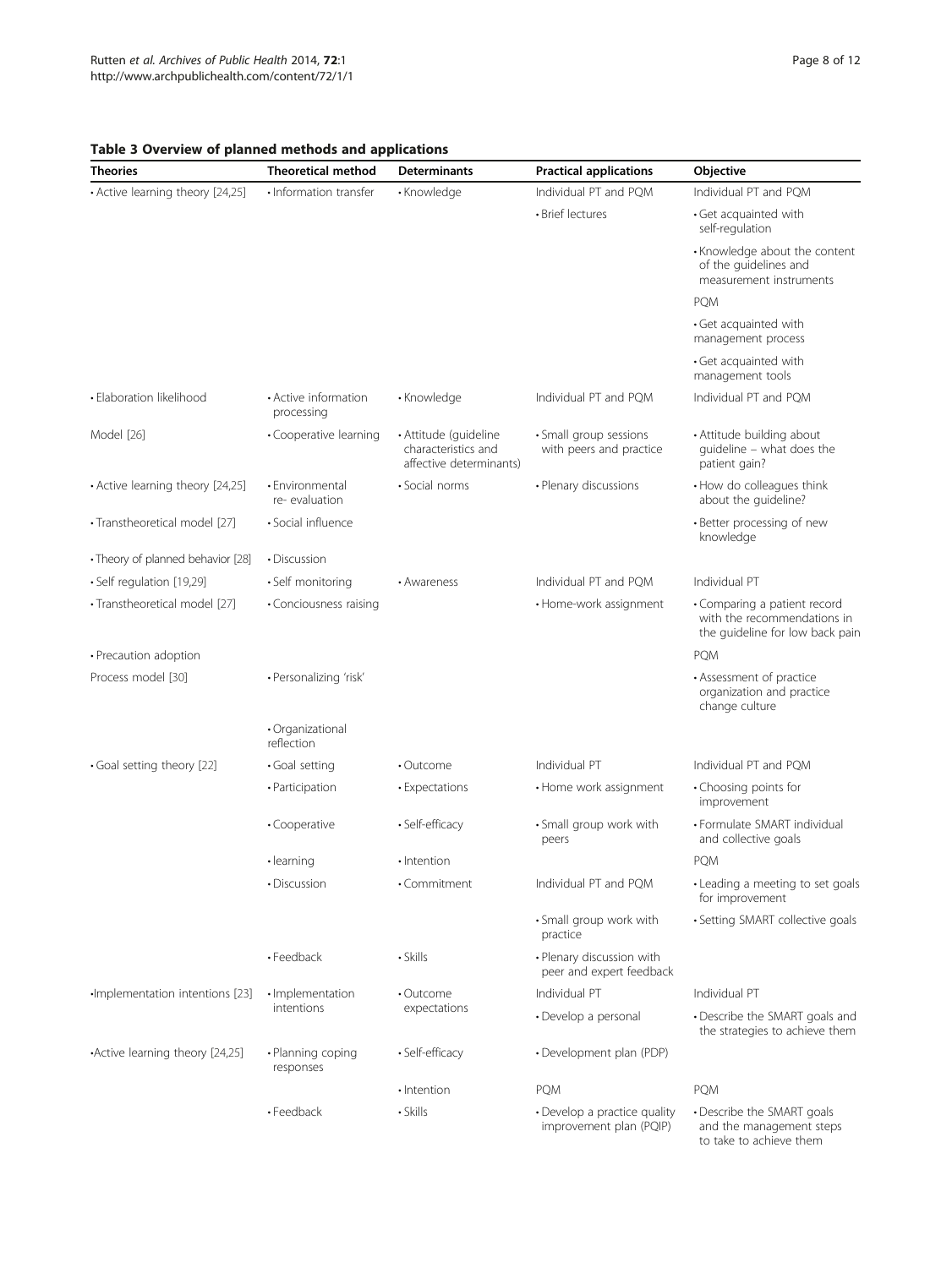|                                 |                                            |                 | Individual PT and POM                                      | • Describe the necessary means                                               |
|---------------------------------|--------------------------------------------|-----------------|------------------------------------------------------------|------------------------------------------------------------------------------|
|                                 |                                            |                 | • Plenary presentation with<br>peer and expert feedback of | • Estimate the costs                                                         |
|                                 |                                            |                 | the PDP's and the POIP's                                   | • Make a risk analysis                                                       |
| •Active learning theory [24,25] | • Active learning                          | • Self-efficacy | Individual PT and PQM                                      | Individual PT                                                                |
|                                 |                                            |                 | • Home-work assignment<br>with expert and peer<br>feedback | · Implement one of your goals                                                |
| •Social constructivism [31,32]  | · Guided practice                          | $\cdot$ Skills  |                                                            | <b>PQM</b>                                                                   |
|                                 |                                            |                 |                                                            | • Achieve quick wins                                                         |
| Self regulation [19,29]         | • Evaluation                               | $\cdot$ Skills  | Individual PT and POM                                      | Individual PT and PQM                                                        |
|                                 | · Organizational<br>diagnosis/monitor-ring |                 | • Home-work assignment                                     | • Evaluate if the intended<br>change was achieved and why<br>(not)           |
|                                 |                                            |                 | · Small group work with<br>peers                           |                                                                              |
| .Goal setting theory [22]       | • Action planning                          | · Commitment    | Individual PT and PQM                                      | Individual PT and PQM                                                        |
| -Implementation intentions [23] | • Participation                            | · Intention     | • Home-work assignment                                     | • Make a plan for continuation<br>of the process                             |
|                                 |                                            |                 | · Small group work with<br>practice                        | • How do colleagues deal with<br>barriers for implementation?                |
|                                 |                                            |                 | · Plenary presentation<br>with peer and expert<br>feedback |                                                                              |
| •Social cognitive theory [33]   | • Vicarious learning                       | · Self-efficacy | Individual PT and POM                                      | Individual PT and PQM                                                        |
|                                 | • Modeling                                 | · Skills        | • Meet the expert session                                  | · Improve self-efficacy and skills<br>about handling psychosocial<br>factors |

# Table 3 Overview of planned methods and applications (Continued)

PT = Physical Therapist; PQM = Practice Quality Manager; SMART = Specific, Measurable, Acceptable, Realistic, Time specific.

the activities in the workshops, participants developed a Practice Quality Improvement Plan (PQIP) that contained quality improvement goals, intended results, outcomes of the program's organizational analyses, chosen strategies, requirements, possible barriers and an expense estimation.

Finally, the program made use of the most current draft revision of the Dutch physical therapy CPG on low back pain (unpublished manuscript). To explicitly support clinical reasoning, this revised guideline links recommendations to findings from evaluation steps in the process of care. The workshop also provided a patient information leaflet on guideline adherent care to support physical therapists' as they managed patient's treatment expectations.

#### Program implementation planning

From the beginning of the planning process, we paid attention to capacity for the program's adoption, implementation and sustainability, including its practical acceptability and feasibility throughout development. The plan components to facilitate adoption, implementation and sustainability were directed at policy of the professional association to bring a focus on quality improvement; information for the patient to discourage seeking hands-on treatment and to increase awareness of the importance of psychosocial factors in low back pain; revision of the guidelines to increase support for clinical reasoning and for dealing with psychosocial factors; regular inclusion of our program in nationwide training programmes.

#### Evaluation plan

The evaluation plan concerned the pilot test of the quality improvement program. Aims of the evaluation were to assess the potential effectiveness of the program as well as to evaluate the fidelity, acceptability and feasibility of the program's implementation in an accompanying process evaluation.

For the effect evaluation, we planned a one-group pretest/post-test study  $(N = 8$  practices, including 30 physical therapists 8 of whom were also the quality managers of the practices). We measured adherence to the CPGs on low back pain with clinical vignettes that addressed the previously mentioned 12 indicators reflecting the guidelines' main recommendations. These vignettes were based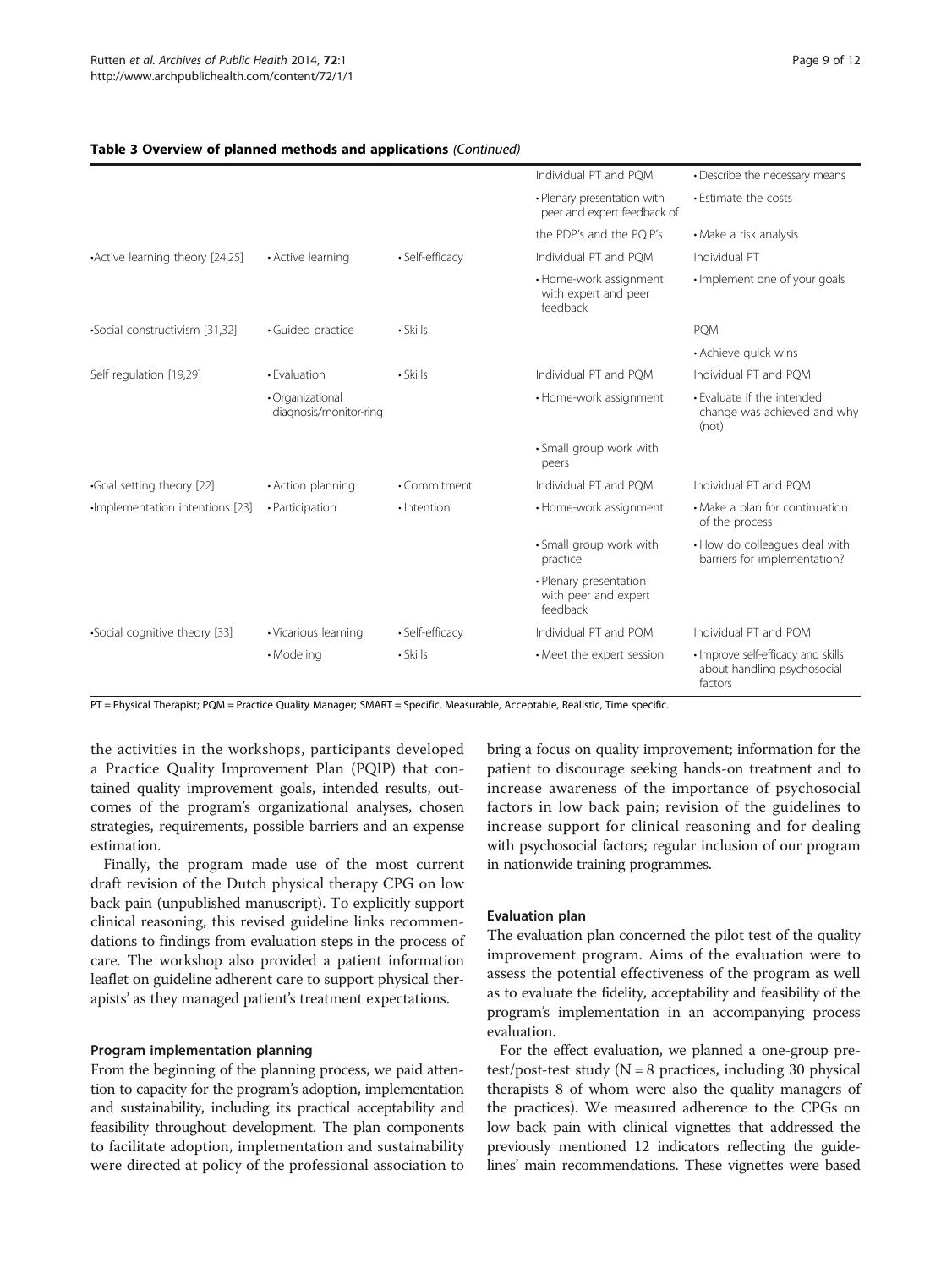on validated vignettes from a previous study, which showed to have acceptable validity (Spearman's  $rs = .31$ ) to measure PTs' guideline adherence [\[37](#page-11-0)-[39\]](#page-11-0). Clinical reasoning was measured by assessing the consistency of physical therapists' choices over three separate quality indicators. Consistency in choices was operationalised as the presence of the conditional argument" (if-then connective) which is an important component of human reasoning [\[40\]](#page-11-0) (e.g. if the therapist found psychosocial factors that influence the course of recovery, than he should integrate them into the treatment plan). We measured changes in practice quality management with observations, group interviews, and document analyses, with a focus on self-regulation, commitment to quality management, transfer of knowledge to the practice, patient recording, regular deliberation meetings, patient outcome measurement, monitoring systems, and structures for sustainability. Further details as well as the results of the evaluation study are written elsewhere [[16](#page-11-0)].

The process evaluation was an observational study of fidelity, acceptability and feasibility. Concerning fidelity, evaluation addressed whether the implementation addressed the planned behaviours, methods and practical applications, performance objectives and change objectives, program components and activities previously specified. We also assessed the extent to which physical therapists and quality managers participated in activities. Regarding acceptability we asked the participants' to evaluate the intervention and materials used. Feasibility questions addressed potential barriers, such as time and financial limitations.

## Discussion

## Summary

This study demonstrates how the framework of Intervention Mapping can be used to develop interventions that aim to improve guideline adherence based on formative research. Findings from multi-method formative research provided the foundation for a logic model of the problem of physical therapists' low adherence to clinical guidelines for low back pain. This logic model enabled the planners to first decide "who" and "what" should change as a result of the intervention. From the formative work, we decided that the intervention should influence both therapists and managers at the practice level and that these participants should actively plan and implement practice change through a process of self-regulation with therapists monitoring and analysing personal adherence, setting goals for improvement, implementing plans and evaluating outcomes. Quality managers were taught to plan and implement change at the practice level.

Based on the findings from the formative work regarding the behaviours necessary to implement clinical guidelines and the influences on behaviour at both the therapist and practice levels, we produced matrices of change objectives, the guiding documents for program development.

The change objectives pointed to the selection of theoryinformed behaviour change methods and practical applications and, finally, to the creation and delivery of a coherent program.

#### Lessons learned

To systematically develop a multilevel intervention using the Intervention Mapping framework presented some challenges. We were surprised at the analysis needed and the lack of clear guidance for how to sort through the formative findings to select the most important performance objectives and behaviours for both the therapist and the practice levels. The formative data, including literature review, did not (and usually does not) provide clear evidence of causation - either about what people should do to reach the behaviour change targeted by the intervention, nor why they would engage in the performance when specified. For example, from the survey we found that almost 80% of the participating physical therapists were inclined to follow the patient's preferences. This suggested to us that motivation to comply may be a salient determinant of guideline adherence, but the relation certainly could not be depicted as causal. Nevertheless, this partial evidence is generally the state of the knowledge, in terms of developing interventions and adapting evidence-based interventions to new settings. We would argue that an imperfect systematic process of selecting and using information about behaviours and determinants is much better than simply avoiding the evidence altogether. Several selection procedures have been described by other researchers [\[41-43](#page-11-0)], but to our knowledge no consensus exists about a preferred procedure.

A second challenge was related to the selection of theory-based behaviour change methods and practical applications. Although many theories postulate how change in behaviour may occur, the evidence for the underlying assumptions is still under development [\[5,21\]](#page-11-0). A recently developed model by Michie and colleagues (2011) that links behavioural conditions (that can be seen as determinants) to intervention strategies and policy categories [[44](#page-11-0)] has not yet been extensively evaluated. The Intervention Mapping developers have also provided a series of tables that make suggestions and provide evidence for change methods that are matched to specific determinants and supported by examples and evidence [\[13\]](#page-11-0). Nevertheless, thinking about what methods might be both feasibly delivered and powerful enough to produce change can be daunting, and at this time combines both creativity and evidence.

A third issue arised while developing the intervention program. Preferably, this program would adequately address all selected determinants for optimal change [\[5,21](#page-11-0)]. This goal must be carefully balanced with acceptability and feasibility of the program. This tension may result in ineffective programs that are either too ambitious or too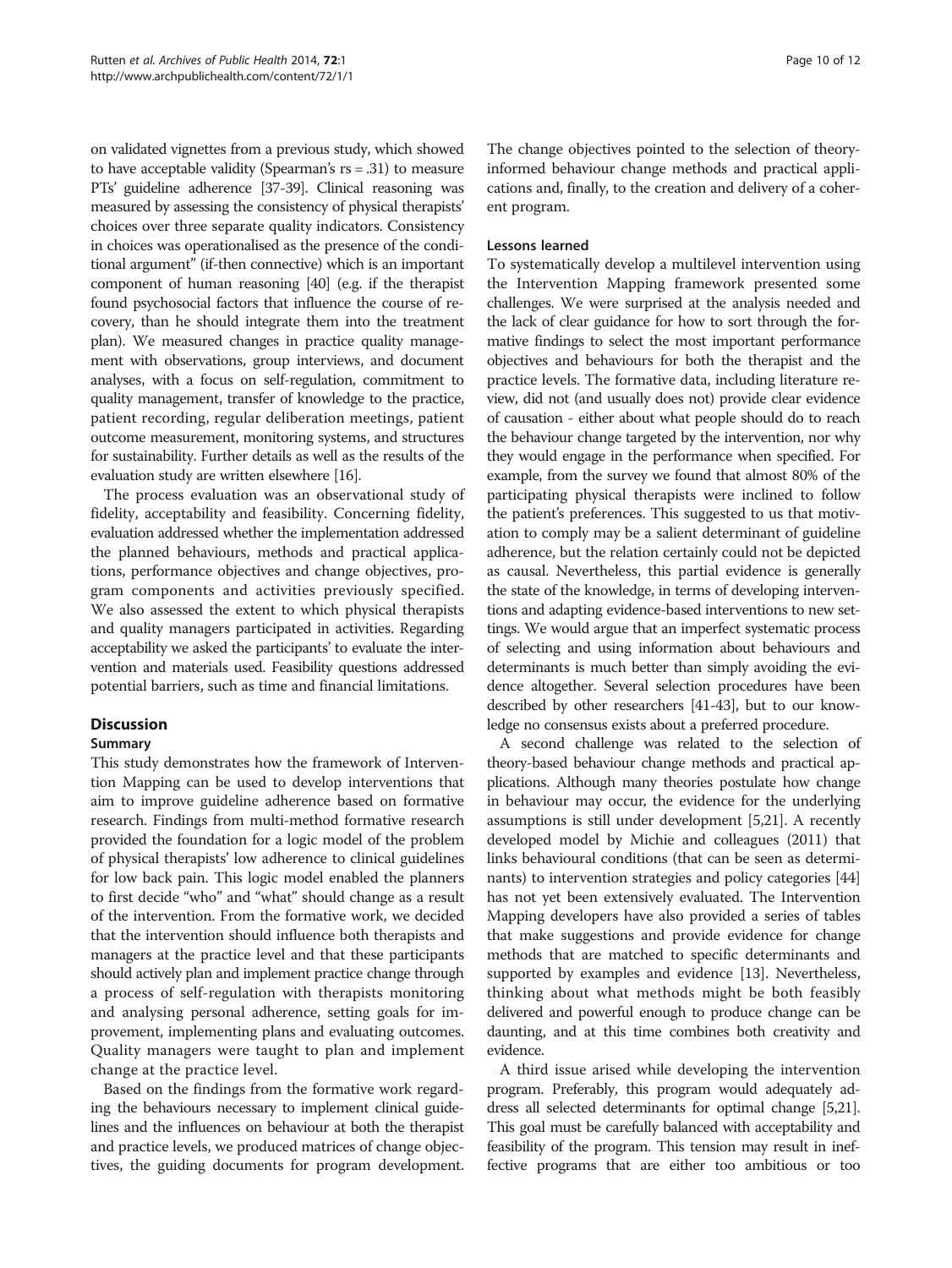<span id="page-10-0"></span>superficial, and is therefore another point in the planning process where formative work can be informative. For instance, our consideration to enable physical therapists to implement their guidelines within an acceptable time investment made us decide to use self-regulation. Another difficulty is that applying Intervention Mapping in program development is an iterative process so that program developers must have a certain degree of flexibility to learn from formative data, listen to the advisory committee, and backtrack as necessary.

Finally, the foregoing issues raised, indicate that thoroughly going through each step of Intervention Mapping may be a time consuming, and therefore costly process. It is indeed our opinion that familiarity and experience with the Intervention Mapping procedure may be a great advantage in this respect. The process may further benefit from sound planning based on anticipation on the subsequent steps. This can reduce the likelihood of unforeseen developments and too much backtracking, and consequently of the required time investment.

A positive, but challenging aspect of guidance provided by Intervention Mapping is that interventions be focused on various levels of the ecological model. In our case, this meant targeting both individual behaviour and practice level elements. We developed an intervention for guideline adherence of physical therapists, a factor that can be considered to be an environmental influence for patient behaviour and health outcomes. We also addressed quality managers, a group in the practice environment of the therapists. Our formative studies revealed several factors related to inadequate practice quality management that negatively influenced physical therapists' guideline adherence. Although targeting these multilevel influences on low back pain care complicated our selection of behaviours, determinants, change methods and ultimately program components, our formative work provided us with a sound rationale for the development of our program.

## Conclusions

We conclude that, despite the difficulties we encountered, applying the framework of Intervention Mapping provided the required sound rationale for the development, implementation and evaluation of an intervention for the Dutch physical therapy CPG on low back pain based on multi method formative research. We expect that the stepwise approach of Intervention Mapping can be a valuable framework for future intervention development designed to improve guideline implementation. However, a decision aid to select determinants of guideline adherence identified in the formative research to analyse the problem may increase the efficiency of the application of the Intervention Mapping process.

#### Ethical approval

The study was approved by the Committee on Medical Research Involving Human Subjects (CMO) Arnhem-Nijmegen (Filenr. CMO 2007/172).

# Additional file

#### [Additional file 1:](http://www.biomedcentral.com/content/supplementary/2049-3258-72-1-S1.doc) Data sources and findings of the formative research.

#### Abbreviations

GR: Geert M Rutten; JH: Janneke Harting; AS: Angelique Schlief; LKB: L Kay Bartholomew; RABO: Rob AB Oostendorp; NKV: Nanne K de Vries.

#### Competing interests

The authors declare that they have no competing interests.

#### Authors' contributions

GR and JH conceived the study. Together with GR and JH, AS contributed to the formative research and the logistics of the study. LKB, RABO and NKV also contributed to the conceptual idea of the formative research and the intervention. All authors were involved in the development process of the intervention. GR drafted the manuscript, all other authors contributed to manuscript review and revision and read and approved the final manuscript.

#### Acknowledgements

The complete study was supported by a grant from the Netherlands Organization for Health Research and Development (ZonMw): project number 80-007028-98-07309. We thank Philip van der Wees for his contribution to the development of the intervention. The publication of this paper was funded by the Netherlands Organisation for Scientific Research (NWO).

#### Author details

<sup>1</sup>NUTRIM, Department of Health Promotion, Maastricht University; Faculty of Health, Medicine and Life Sciences, P.O. Box 616, Maastricht 6200, MD, The Netherlands. <sup>2</sup>Department of Public Health, Academic Medical Centre University of Amsterdam, PO BOX 22660, Amsterdam 1100, DD, The Netherlands. <sup>3</sup>Division of Health Promotion and Behavioral Sciences School of Public Health, University of Texas Health Science Center at Houston, 1200 Herman Pressler Blvd., Houston 77030, TX, USA. <sup>4</sup>Radboud University Nijmegen Medical Centre, Scientific Institute for Quality in Healthcare (IQ healthcare), Nijmegen 6500, HB, The Netherlands. 5 Department of Physiotherapy and Research Centre for Innovation in Health Care, Institute for Human Movement Studies, University of Applied Sciences, PO Box 85182, 3508 AD, Utrecht, The Netherlands. <sup>6</sup>Fysiomaatwerk Heeswijk Dinther, Physical Therapy and Manipulative Physical Therapy, Heilarensestraat 64a, Heeswijk Dinther 5473, RB, The Netherlands. <sup>7</sup>Department of Epidemiology, Maastricht University; Faculty of Health, Medicine and Life Sciences, PO Box 616, Maastricht 6200, MD, The Netherlands. <sup>8</sup>Therapeuticum Aachen Laurensberg, Physical Therapy and Manipulative Physical Therapy, Schurzelter Str. 25, Aachen 52074, Germany. <sup>9</sup>FH Aachen University of Applied Sciences, Heinrich-Mußmann-Str. 1, Jülich 52428, Germany.

#### Received: 16 August 2013 Accepted: 16 December 2013 Published: 15 January 2014

#### References

- 1. Grimshaw JM, Thomas RE, MacLennan G, Fraser C, Ramsay CR, Vale L, Whitty P, Eccles MP, Matowe L, Shirran L, et al: Effectiveness and efficiency of guideline dissemination and implementation strategies. Health Technol Assess 2004, 8(6):1-72.
- 2. Hakkennes S, Dodd K: Guideline implementation in allied health professions: a systematic review of the literature. Qual Saf Health Care 2008, 17(4):296–300.
- 3. Bosch M, van der Weijden T, Wensing M, Grol R: Tailoring quality improvement interventions to identified barriers: a multiple case analysis. J Eval Clin Pract 2007, 13(2):161–168.